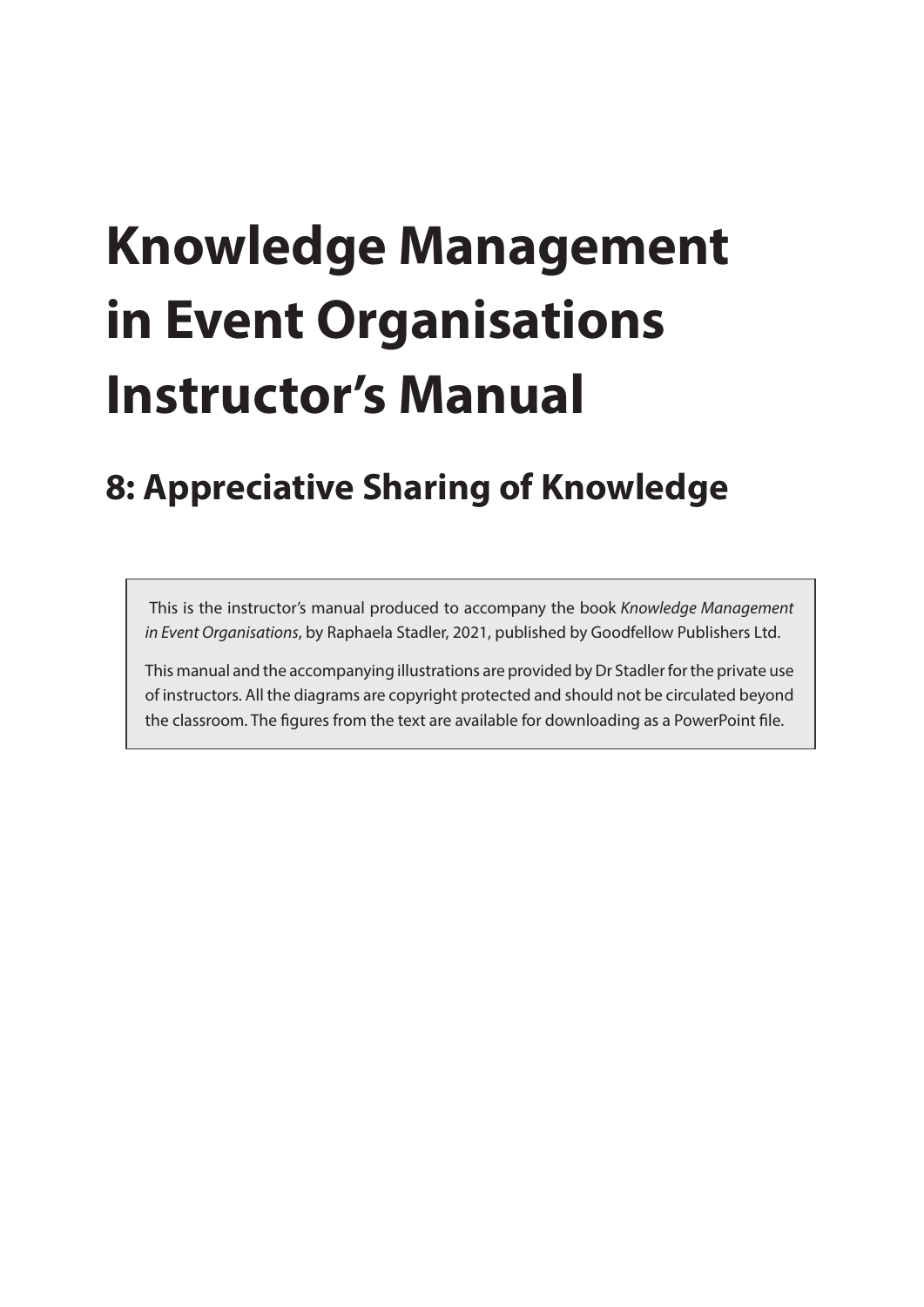# **Chapter 8: Appreciative Sharing of Knowledge**

# **Lecture 10**

# **Learning objectives**

- $\Box$  Explore stories and storytelling as an effective knowledge practice in organisations
- $\Box$  Work through a case example of storytelling and identify key knowledge activities embedded in the story

#### **Introduction**

Lectures 10 and 11 should ideally go together. Just like discussed in the book chapter, storytelling forms an important practice as part of the Appreciative Sharing of Knowledge approach, as well as within the wider context for effective knowledge management. It is crucial to set up this idea of storytelling as a knowledge practice with students here, so it can then be referred back to in the next lecture.

# **Stories and storytelling**

The main aim of telling stories is to share tacit knowledge and a common understanding of 'how things are done' in a specific organisation. Stories are therefore different in different organisations and require some sort of context in order for them to make sense to both the storyteller and the listener. The benefits of stories are that they are low cost, usually easy to understand and share, and they can be made interesting and therefore memorable. They can have a formal structure (with a clear beginning, middle and end), or they can simply be anecdotes of experiences, sometimes told with more details and context than at other times.

Through storytelling, concepts, principles, beliefs, traditions and many other things can be shared with others, both inside as well as outside the organisation. The process of storytelling can thereby be formal (e.g. as part of a meeting, where everybody is asked to share their latest success story), or it can happen informally, for example, during a coffee break. In event organisations, however, storytelling is usually taken for granted and not recognised as a specific knowledge practice. But if it becomes part of how employees work with each other, how they communicate, and engage in dialogue, then stories can be a very useful tool in creating a collaborative organisational culture and a culture of success that, in turn, is important for effective knowledge management.

The remainder of the lecture can then be run as an interactive session with students around the Case Study below. It is the same case study used in the book (Queensland Music Festival), but a brief introduction to the festival organisation is reprinted here for context. The story then provides an example of a 'story of success' that was shared and reshared within the festival team many, many times, and hence helped them make sense of 'how to' work together and 'how to' draw on each other's knowledge and expertise: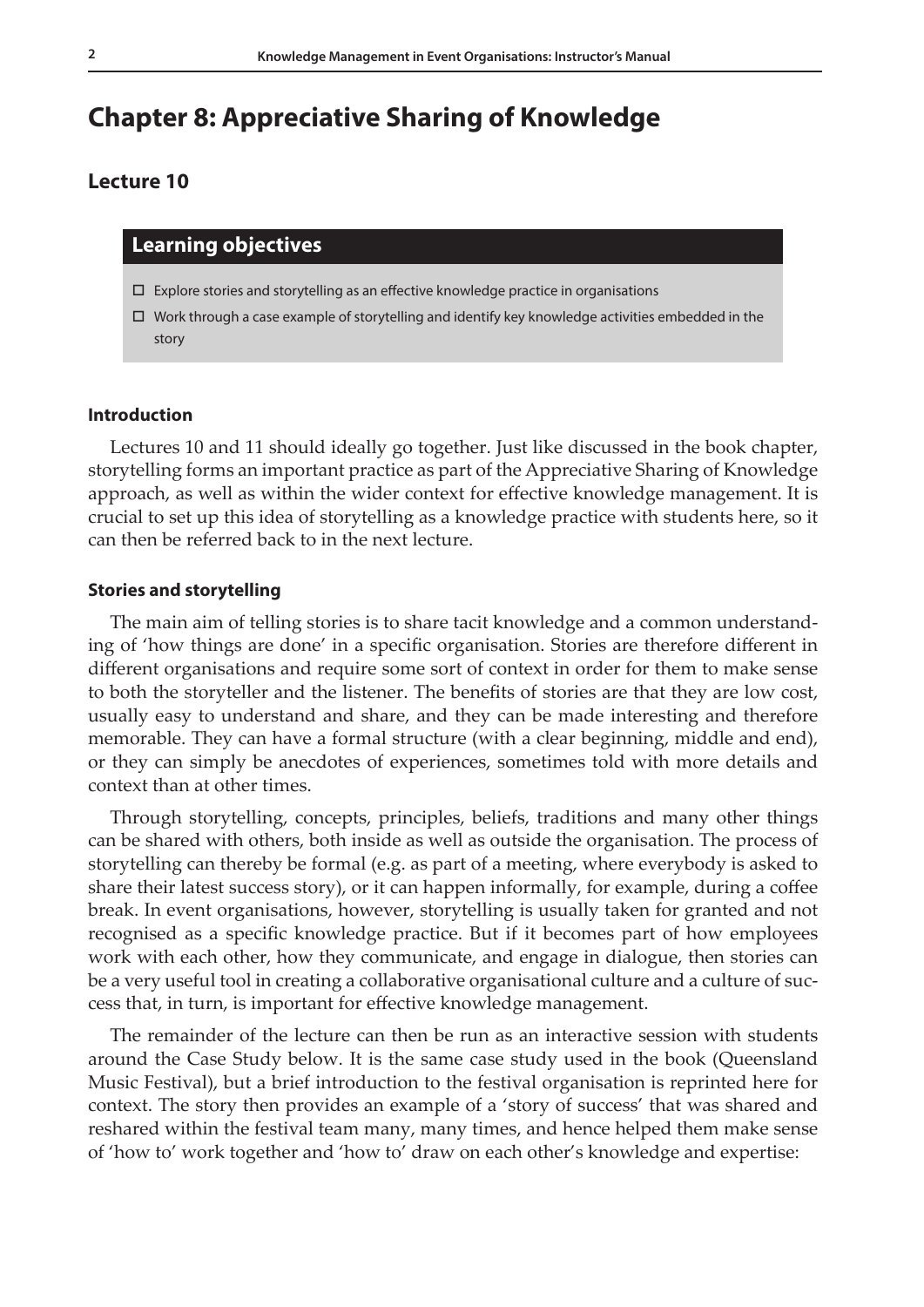# **Case Study 1: Storytelling as a knowledge practice at the Queensland Music Festival, Australia**

# **(based on research by Stadler, 2013)**

The Queensland Music Festival, originally named the Brisbane Biennial Festival of Music, was established in 1990. It is a biennial music festival, taking place in Brisbane and regional communities all over the state of Queensland, Australia. The festival includes a variety of musical styles; local, national and international artists; and at the same time, encourages participation within the communities. Most events are free and accessible to all. Furthermore, the rich diversity of musical styles in Queensland is celebrated, creating identity for remote regions within the state. A lot of the artistic projects run in the communities are long-term collaborations that tell local stories and define local culture and aim to give back to the community. In 2011, I joined the festival organisation as an ethnographic researcher. I first came across the story below during a staff meeting where one of the technical managers recounted the latest issue he faced, but also highlighted how he had resolved the problem in the end. The story was then told and retold many times within the technical team, as well as between other staff members and contractors. Sometimes more details were added, sometimes it was just a few snippets of the story being shared, depending who was involved in it. I later asked one of the technical managers to recount the story in a formal interview and this is what he told me (all names have been changed).

Ask students to read through the story and identify the following:

- $\Box$  Is it a formal story with a clear beginning, middle and end, or is it simply an anecdote of an experience?
- $\Box$  What kind of knowledge activities, practices, or other elements enabling the effective management of knowledge at QMF are embedded in the story and how are these talked about by the storyteller?
- $\square$  Is there a 'lesson learned' coming out of this story?

# **Technical manager:**

The creativity necessary for running any of our projects cannot be underestimated. It's part of how we solve problems. And creativity is more than just what's going on on the stage, you know? It's actually... and this is a very, very mundane thing! So for example, I've got to take music stands to Thursday Island [a remote island off the North coast of Queensland], we're sending three containers up. And it's... because we're taking the Youth Orchestra, they have got to have music stands. Now, they have the ones they're normally taking on tour with them, and then they have some in the office; in their rehearsal venue. The rehearsal ones we won't take up. The ones we're taking up, are all broken down, they're in three or four flight cases. Really heavy flight cases. They come in three or four parts and you have to assemble them together when you get there and at the end of the gig, you have to unassemble them. Well, and I just know... it'll take three guys an hour to build twenty of the stands, pretty much... close to an hour.

But we could easily also take other stands that are already built. Takes up more room, rather than just three nice flight cases. But we'll go into a wheel trolley, and because we're taking the containers, we can just wheel them straight into the container. Strap them in. So at the other end, you pull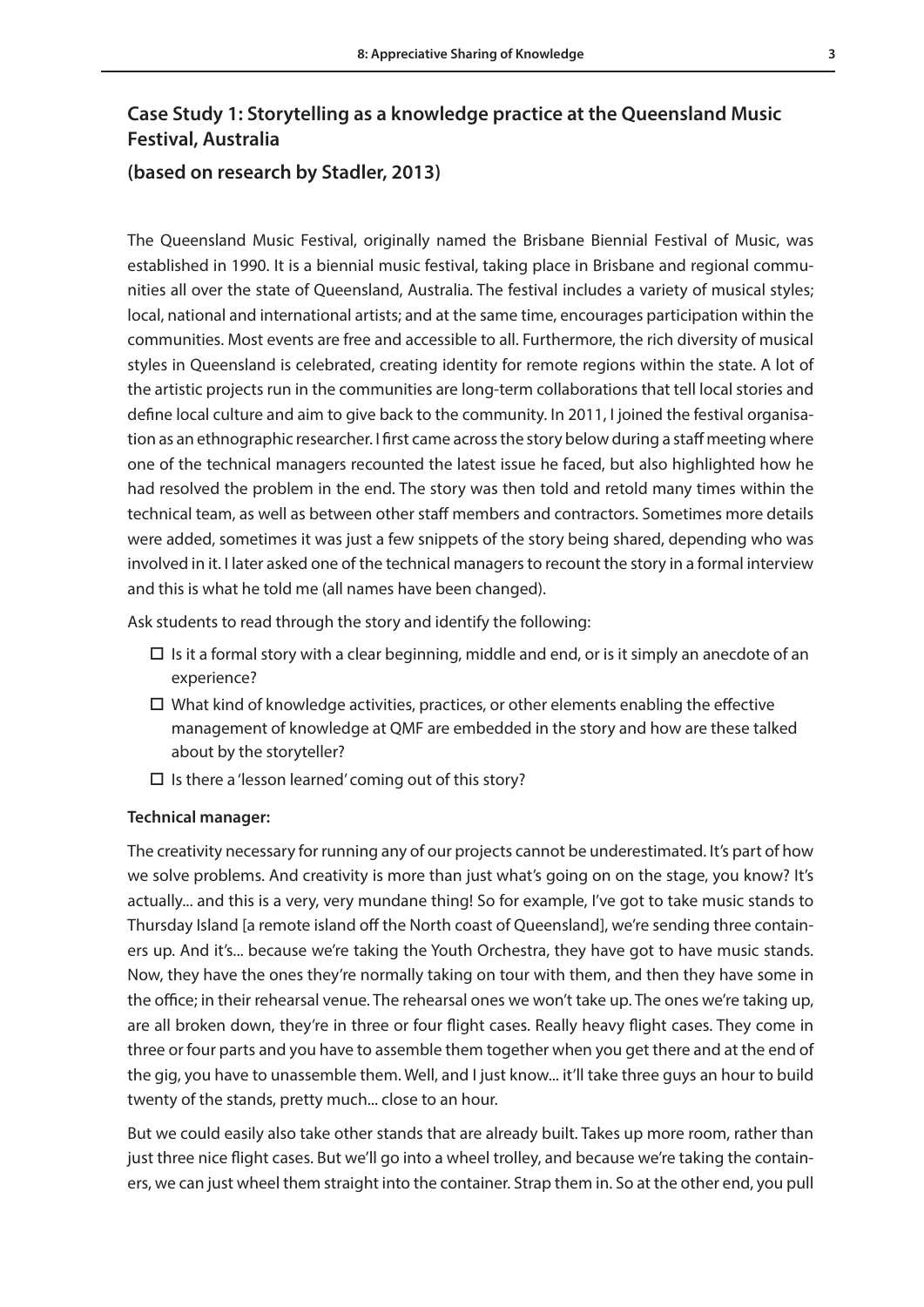them out, and you stick them on the stage. Takes one guy five minutes to do that. Now... we can go either way! I know where to get those stands from, from a particular venue in town, and I know they won't be using them around that time. So I just needed to convince them to do it. And this is where the creativity part comes in: luckily, the person I'm sending out to look after Thursday Island works for that same venue. I phoned him up, said, "this is what's going to happen... please, I need you to..." And I said, "well, I'll tell you what, mate, if we don't get those... it's really in your interest, because I won't be there when you're unpacking those things, that's down to you and your team..." And he said, "yeah, okay...great, leave it with me, I'll make sure I'll get them!"

So... it's that sort of creativity you have to think about! […] And that's part of our job, we've got to constantly think about that... technical is not just a reactive job! Well, it IS a reactive job and that's primarily what it is. You tell me what you want, I'll put on the stage there. But a good technical person will also say back to the other person and tell them what else is possible. "If you do it this way, you achieve this..." And that's what happened with these music stands! We worked together, and everyone could see how you can change simple things that make a massive difference for all parties involved. And so, for me, a good creative person will listen to the technical person. As opposed to just the technical person assisting the creative person...

\_\_\_\_\_\_\_\_\_\_\_\_\_\_\_\_\_\_\_\_\_\_\_\_\_\_\_\_\_\_\_\_\_\_\_\_\_\_\_\_\_\_\_\_\_\_\_\_\_\_\_\_\_\_\_\_\_\_\_\_\_\_\_\_\_\_\_\_\_\_\_\_\_\_\_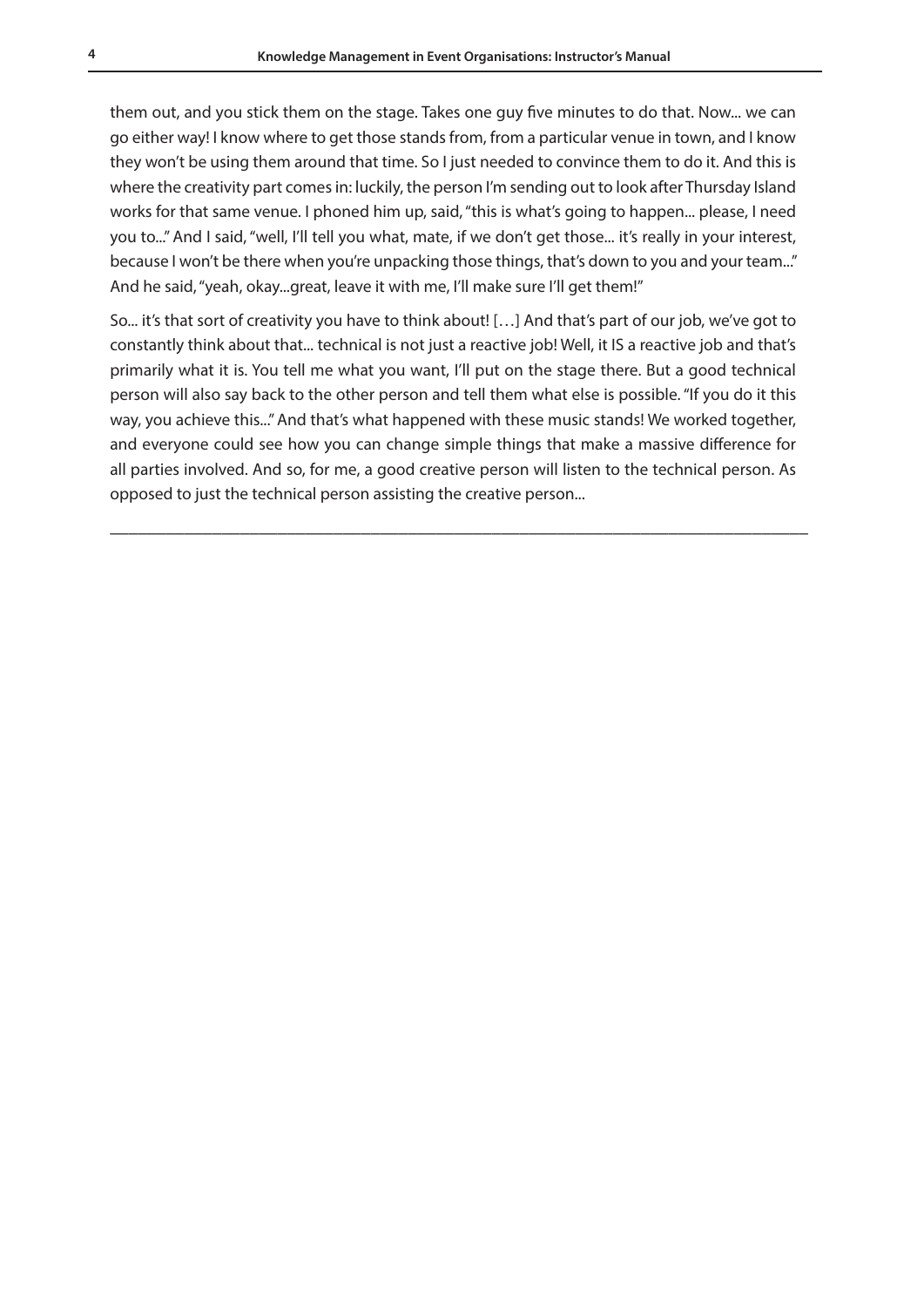#### **Answers to the above questions**

For the instructor to use when discussing this case study with the students):

# *Is it a formal story with a clear beginning, middle and end, or is it simply an anecdote of an experience?*

It is a rather formal story: it starts with an introduction about the importance of creativity within this festival organisation. Then it goes into the specific example (with plenty of detail and context) of what the technical manager was struggling with at the time and how he resolved the issue. It finishes with a summary of the role a technical person plays within the wider organisation and it re-emphasises the importance of creativity in this.

*What kind of knowledge activities, practices, or other elements enabling the effective management of knowledge at QMF are embedded in the story and how are these talked about by the storyteller?*

The story very much emphasises the tacit knowledge needed to be able to do the job. It provides an example of problem-solving, but it is also a story of success. The message coming out of it is actually more about the positives, rather than the problem in the first place. This highlights some of what the organisational culture at QMF is like ('the way they do things' in this organisation): staff members initially draw on individual people's knowledge and expertise when facing a problem; but the story also emphasises teamwork and collaboration that is necessary to the success of the festival in the end, with other contractors being consulted and brought into the conversation at times; lastly, it highlights the importance of creativity and thinking outside the box. This shows that staff members had the authority and were empowered to make their own decisions, act in a way that they think is best for the organisation as a whole and for its long-term success. On a broader scale it shows trust in the team to make the right decisions, as well as motivation to come up with new ideas which could lead to creative solutions and innovation. These are all important cultural elements contributing to effective knowledge management.

## *Is there a 'lesson learned' coming out of this story?*

Yes, the technical manager finishes by reinforcing the importance of teamwork between the creative team and the technical team and how they each play a role in the process of creative decision-making. The organisation as a whole can take this forward as a best practice example of collaboration, innovation and empowerment – again, these are key lessons for everyone to learn in terms of effectively managing knowledge (creating new knowledge, sharing it with others, using it, etc).

#### **Sample short-answer questions:**

- Find a 'story' about an event of your choice online and discuss how this story creates a shared sense of meaning around the event, what the event is about, and how it is talked about by others (e.g. on social media, blogs or forums). Can the story help create new knowledge? Can this knowledge be shared with others through telling and retelling the story? Can it be documented and stored for the future?
- Referring back to the 'pulsating' nature of event organisations introduced in Chapter 2, provide an example of how storytelling can be used as a knowledge management tool at different stages of the event cycle.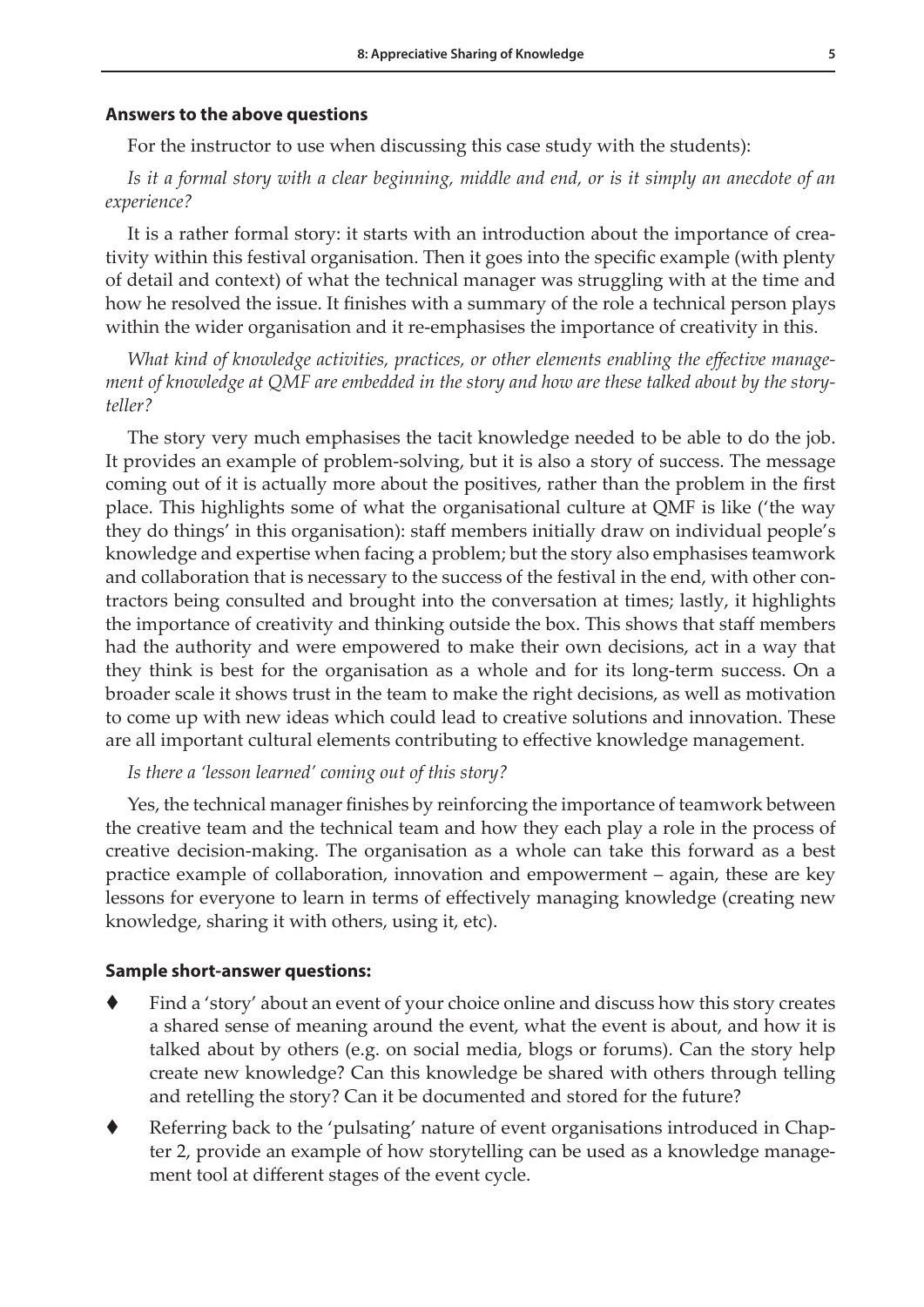#### **Lecture 11**

# **Learning objectives**

- Define Appreciative Inquiry and discuss how the Appreciative Sharing of Knowledge approach is different to problem-solving approaches to knowledge management
- $\Box$  Understand the importance of stories and positive language in Appreciative Sharing of Knowledge
- $\Box$  Apply the 4 steps of Appreciative Sharing of Knowledge to event examples

#### **Introduction**

Lecture 11 is best taught as an interactive session where students go through the 4 steps of Appreciative Inquiry and/or Appreciative Sharing of Knowledge themselves and explore the content and process of each. The importance of positive stories and of storytelling covered in the previous lecture should briefly be revisited here. It is suggested to begin the lecture by telling students that in Appreciative Sharing of Knowledge, storytelling in itself is considered a knowledge practice for employees to engage in, whereby the use of positive stories is key. If they have no prior knowledge of Appreciative Inquiry, a brief introduction to the concept will then be necessary:

#### **Appreciative Inquiry**

Appreciative Inquiry is a management approach whereby instead of focussing on problems and issues and trying to solve them, all this is turned upside down. Appreciative Inquiry aims to identify what already works well in an organisation, and all the strengths at an individual, group and organisational level, so that these strengths can then be built on to perform even better in the future. It is very much built around existing culture and values, and based on these, about asking employees to share stories of success and best practice. From there a vision for the future can be created through affirming, reaffirming and making explicit what already works well (in other words, appreciate 'what is' and envision what 'could be' possible in the future). Hence, the Appreciative Inquiry approach is very collaborative and encourages as many employees as possible to join in. Through focusing on the positives of a situation, thought patterns can be translated into even greater positivity in action.

The four steps of Appreciative Inquiry and some specific questions that could be asked, are as follows (see Figure 8.1 below). Students can be encouraged to ask each other the questions and work through the 4 steps together to identify, for example, best practice examples around group work or for a specific event/festival when working with a sponsor or other stakeholder. Ideally, if they also have a Live Event module or project as part of their study programme/course, then this can be used to reflect on their experience of organising the event. If done properly, the first two steps of the process will take significantly more time to go through than steps 3 and 4 and it is recommended to allocate enough time for this: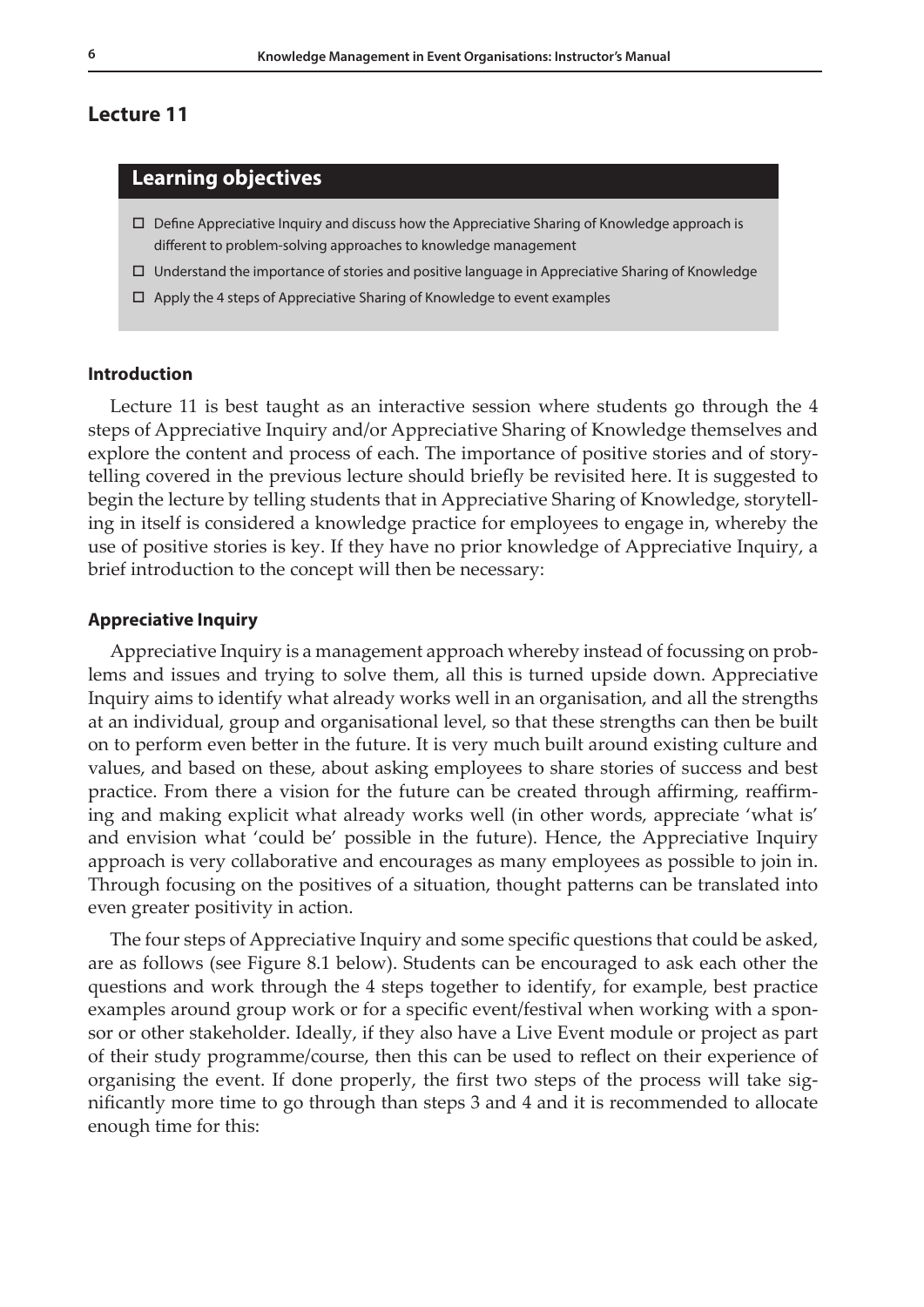

**Figure 8.1:** The four steps in Appreciative Inquiry

- **1.** Discovering 'what is': collecting stories of current positive experiences, such as "share a story of when you felt particularly motivated". Make a note of all the things people say, and analyse the stories to get a picture of the factors that were responsible for successes in the past.
- **2.** Creating 'what might be': members of the team should now brainstorm creative ideas in order to construct a mental picture of how the positive points that have been discovered can be converted into specific organisational strengths.
- **3.** Declaring 'what will be': creating a practical plan of action for the organisation to implement, through e.g. deciding and finalising systems, devising processes and practices.
- **4.** Making 'what will be' real: implementing and executing the plan across all departments and with all employees of the organisation.

It is important to note that these steps do not necessarily have to be taken sequentially. They might be happening at different points in time within different groups or departments of the organisation. Also, problems, issues and conflict within the Appreciative Inquiry approach are not simply ignored but rather by focusing on the organisation's strengths and successes, problems can be turned into opportunities for learning, collaboration and reflexive thinking.

# **Appreciative Sharing of Knowledge**

Based on the ideas of Appreciative Inquiry, Thatchenkery and Chowdhry (2007) later applied the same principles to knowledge management (and knowledge sharing in particular) and developed the Appreciative Sharing of Knowledge approach. Knowledge management is thereby regarded as something to embrace and aspire to, and it is very much centred around the question, 'what makes people share knowledge?', aims to identify knowledge sharing practices that already work well within the organisation (such as successful practices of creating new knowledge in teams), and based on these develop best practices for sharing knowledge in the future. Through conversation, communication and social interaction, employees can therefore focus on learning from and with each other, break down hierarchies and silos, renegotiate power relations, and many other relational knowledge practices.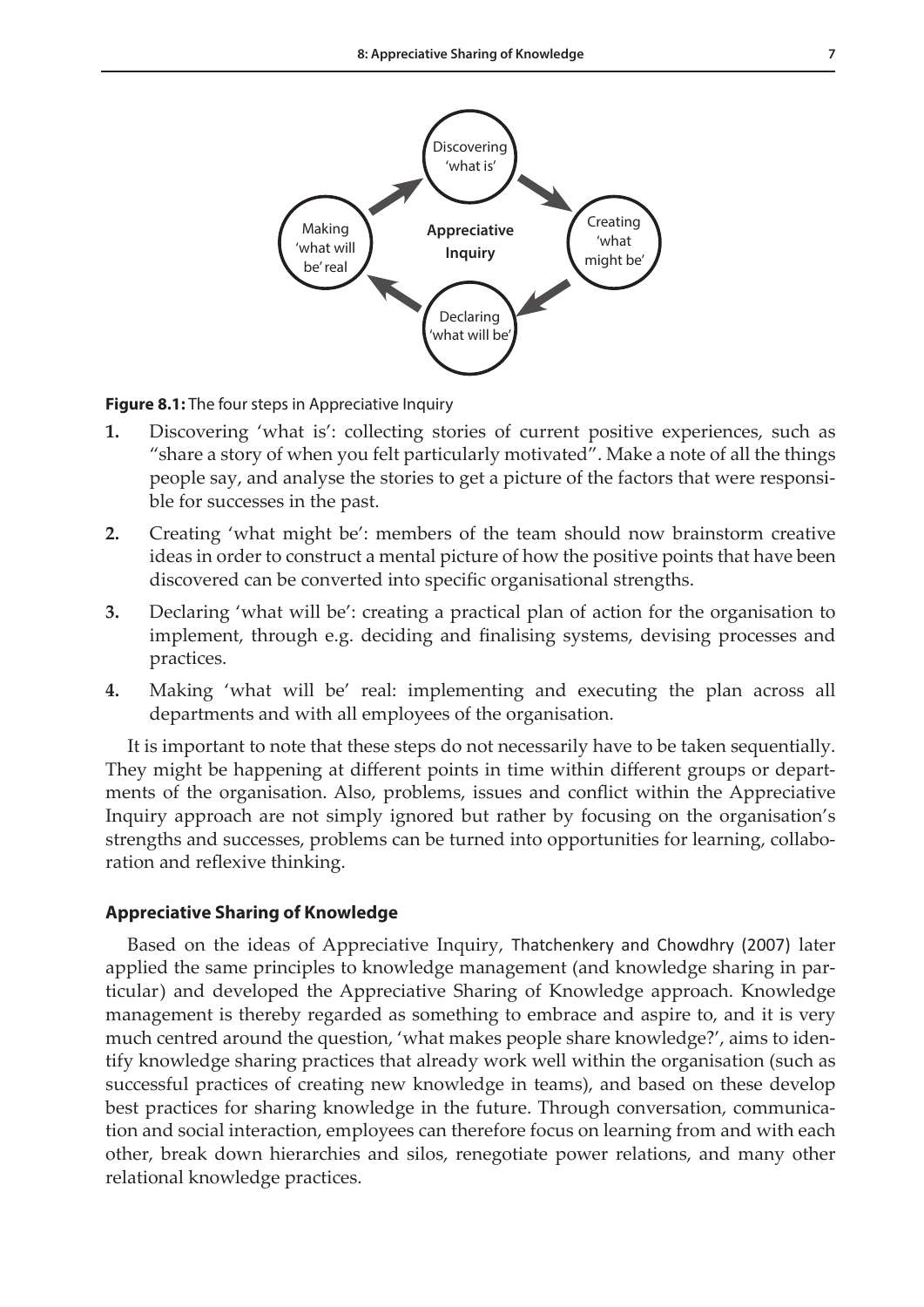Additional reading:

 Thatchenkery, T., & Chowdhry, D. (2007). *Appreciative Inquiry and Knowledge Management - A Social Constructionist Perspective*. Cheltenham & Northhampton: Edward Elgar

Similar to the Appreciative Inquiry approach above, students can be asked to work through the 4 steps of Appreciative Sharing of Knowledge (see Figure 8.2), ask each other the questions, collect success stories and best practice examples of knowledge sharing, and from there develop a plan for the future. Again, steps 1 and 2 will take more time and effort to work through then steps 3 and 4, and this should be factored into the lesson plan accordingly:





- **1.** Discovering 'what is' Identifying the 5 knowledge enablers: Ask for example, "Think about a time when you shared something that you knew, which enabled you and your group to achieve success. Describe how this made you feel excited, valued, or appreciated"; from these stories specific knowledge enablers can be identified, such as collegiality, teamwork, valuing autonomy, opportunities for personal growth, empowerment, respect, trust, or ethical behaviour. Narrow these down to 4-5 and write them down.
- **2.** Creating 'what might be' Creating future-present scenarios: conduct further interviews to explore the knowledge enablers more in-depth. E.g. ask about occasions or events where they were experienced, and questions about factors or conditions that facilitated or promoted these knowledge enablers. From there, the knowledge infrastructure – the backbone of any knowledge enabler – can be identified, such as; decision-making, organisational practices and routines, incentives for knowledge sharing, leadership, and communication, to mention a few. Through combining the knowledge enablers and the knowledge infrastructure, bold statements of success can then be created, such as 'We trust all permanent, seasonal members and volunteers of our event organisation to make the right decisions with the organisation's best interest at heart at all times.'